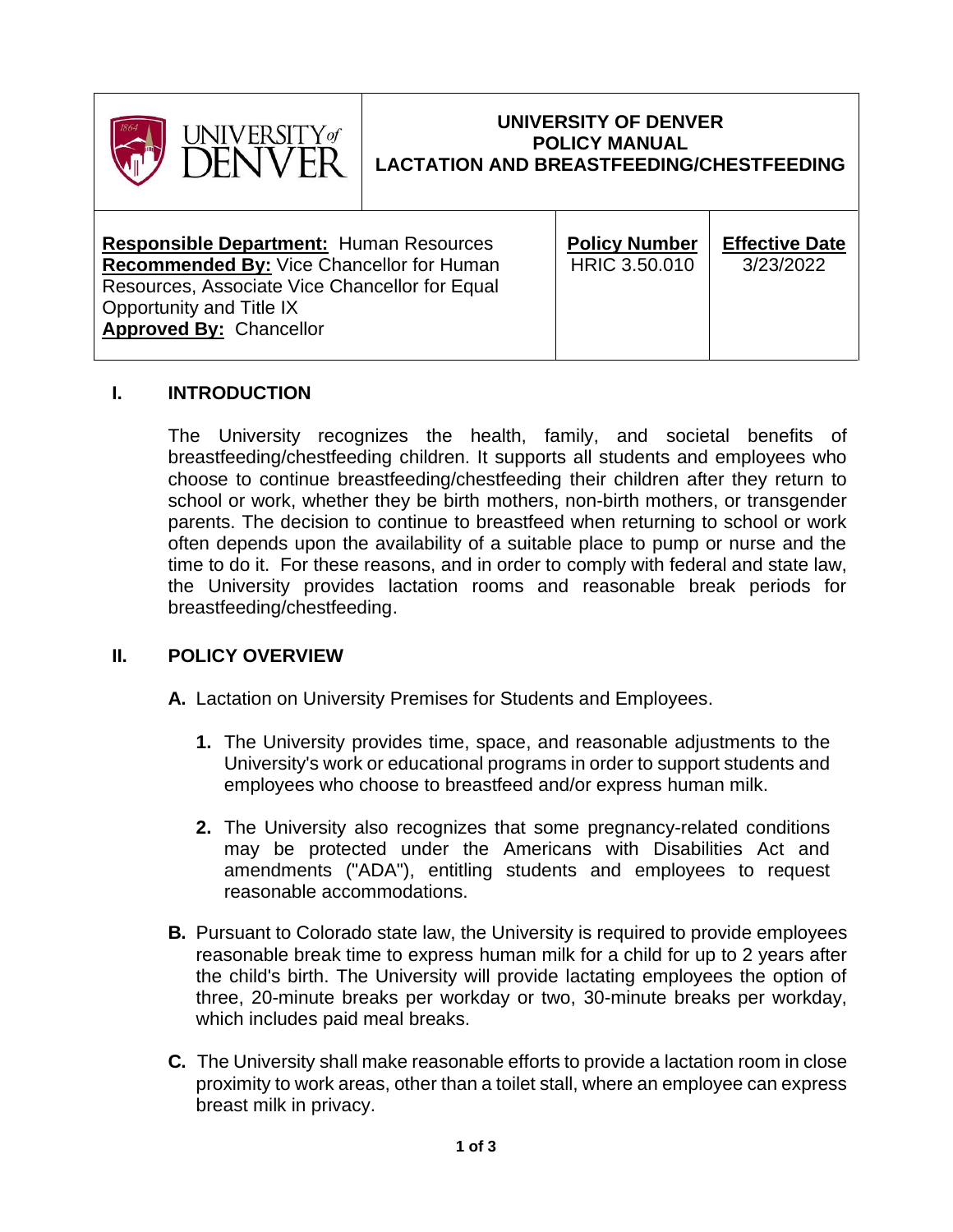#### **III. PROCESS OVERVIEW**

- **A.** Employees planning to breastfeed and/or express human milk should reach out to their supervisor to discuss the use of paid break time (e.g., lunch) for this purpose. However, if such breaks are inadequate or impractical, supervisors must provide separate or extended paid time for lactation breaks.
- **B.** Some of the factors to consider in determining whether the time needed for a breastfeeding/chestfeeding employee to express milk is "reasonable" include:
	- **1.** The time it takes to walk to and from the lactation room and the wait, if any, to use the space.
	- **2.** Whether the employee will need to unpack and set up a pump or if a pump is provided in the space.
	- **3.** The efficiency of the pump used to express milk (employees using different pumps may require more or less time).
	- **4.** Whether there is a sink and running water nearby for the employee to use to wash hands before pumping and to clean the pump attachments when done expressing milk, or what additional steps will be needed to maintain the cleanliness of the pump attachments.
	- **5.** The time it takes for the employee to store milk in a refrigerator or personal cooler.
- **C.** Students planning to breastfeed and/or express human milk should reach out to the [Office of Equal Opportunity and Title IX](https://www.du.edu/equalopportunity/equal-opportunity) to discuss reasonable break times or related requests for curricular adjustments.
- **D.** Designated Lactation Spaces
	- **1.** The University currently offers lactation rooms throughout the campus to assist breastfeeding/chestfeeding or lactating parents. The campus Lactation Map can be found [here.](https://map.concept3d.com/?id=64#!m/397937?ce/879?ct/4679,40056,4680,4681,4682,42847)
	- **2.** These rooms provide a secure and sanitary area that may be used for breastfeeding/chestfeeding or pumping human milk and are equipped with an electrical outlet, chair, table for breast pump, nearby access to clean running water, lock from inside and, if a room has a window that needs to be covered in order to address privacy concerns, a window covering will be provided.